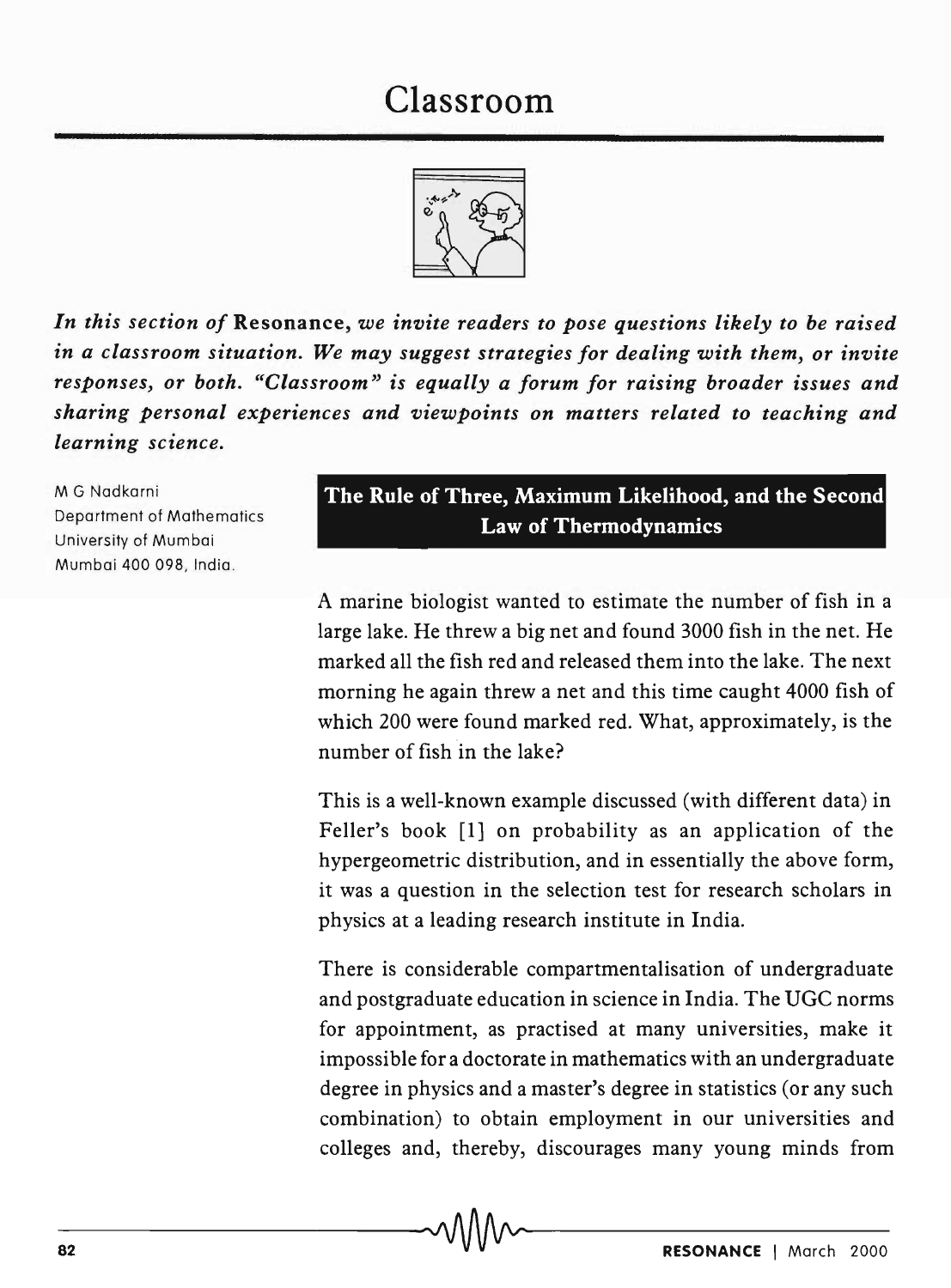widening their knowledge or pursuing their interests. The purpose of this article is to highlight the harmfulness of this situation by discussing the above example.

Indeed a discussion of the example allows us to bring into focus in a very elementary way the unity and interdependence that exists between some very basic elements of mathematics, statistics and physics.

In mathematics one generally pays attention to the most essential facts, idealizes the situation, reducing as many peripherals as possible and arrives at an ideal solution. If we do this to the above example, we can rephrase it as a problem for a grade four pupil.

A lake has certain number of fish of which 3000 are red in colour and others are white. A catch of 4000 fish has 200 red fish in it. What is the total number of fish in the lake?

The question is now categorical, and tentativeness of the previous formulation (in asking for an approximate number of fish in the lake) is dispensed with. A grade four pupil can now answer the question by applying one of the very first mathematical ideas he learns, namely, the rule of three, and can come up with the solution

> $4000 \times 3000 = 60000$ 200

for the number of fish in the lake.

How good is this estimate? Can one bet on it? The answer is provided by R A Fisher's maximum likelihood method of estimation, again a very basic idea in statistics taught early in any first course in probability or statistics.

Let  $N$  be the number of fish in the lake, an estimate of which we are looking for. Let  $P<sub>N</sub>$  denote the probability of getting exactly 200 fish with red mark from a draw of 4000 fish from the lake. Now  $P_N$  is a function of *N* and the  $N = N_0$  (say) which maxi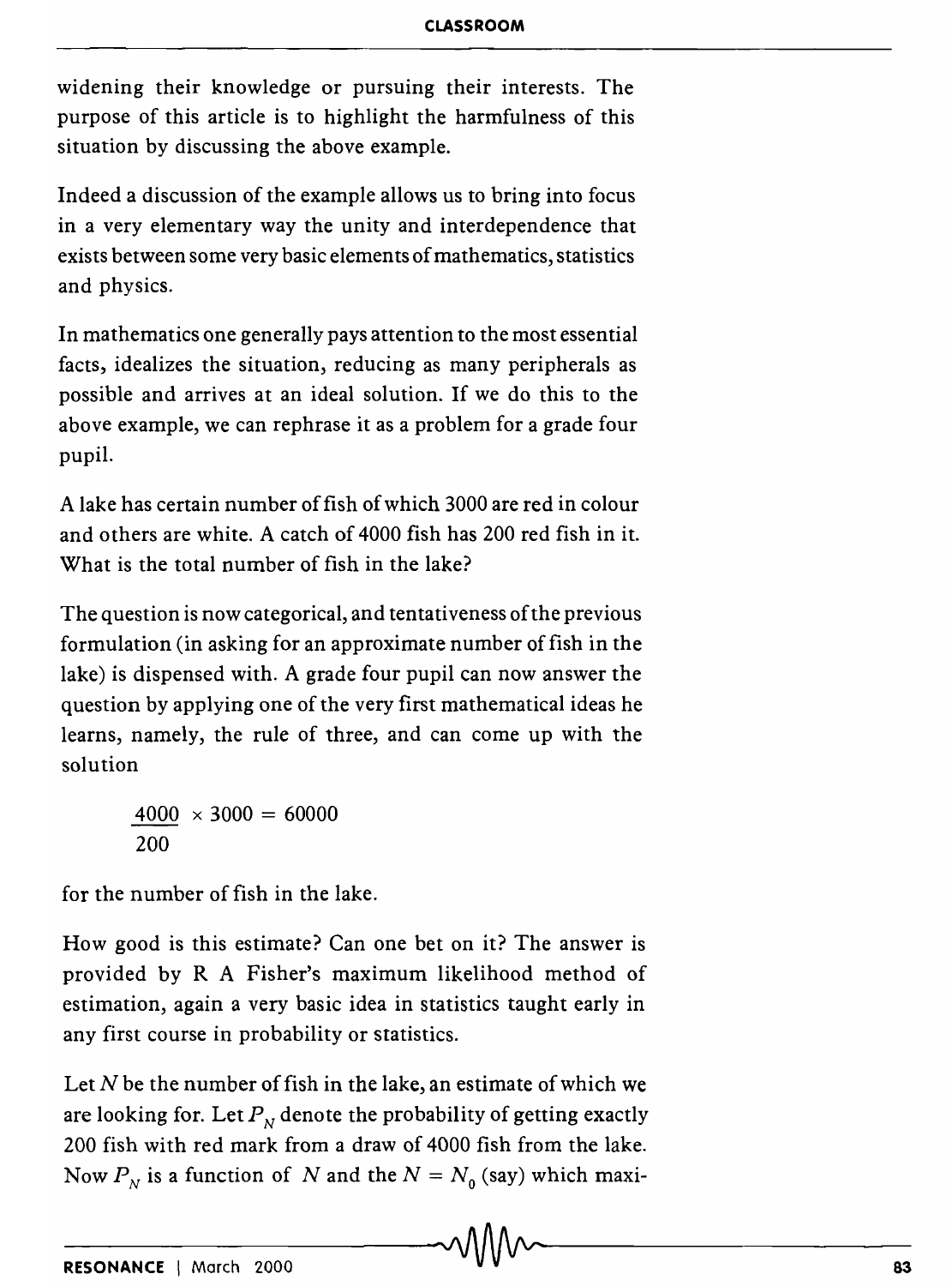mises it is  $P<sub>N</sub>$ , by definition, Fisher's maximum likelihood estimate of *N*. When  $N = N_0$  the event of getting 200 fish marked red in a catch of 4000 fish is the most likely.

The number of ways a draw of 4000 fish can be made from a total of *N* fish is

$$
\binom{N}{4000}
$$

while the number of draws of 4000 fish with exactly 200 fish with red mark is

$$
\binom{3000}{200}\binom{N-3000}{3800}
$$

Now assuming uniform distribution of fish in the lake i.e., assuming that the probability of a fish being caught in the net is the same for all the fish in the lake, we get the expression

$$
P_N \frac{\binom{3000}{200} \binom{N-3000}{3800}}{\binom{N}{4000}}
$$

by the usual procedure of taking the ratio of number of favourable events to total number of events. Now  $P<sub>N</sub>$  increases with *N* until  $N=N_0$  after which it decreases with *N*. So one considers the 'likelihood ratio'

$$
\frac{P_N}{P_{N-1}} = \frac{(N-3000)(N-4000)}{(N-6800)N}
$$

which is  $\geq 1$  or  $\leq 1$  depending on whether  $N \leq N_0$  or  $N \geq N_0$ . So the largest N for which the likelihood ratio is  $\geq 1$  is the maximum likelihood estimate of the number of fish in the lake. Now

$$
\frac{P_N}{P_N - 1} \ge 1 \Leftrightarrow (N - 3000)(N - 4000) \ge (N - 6800)N,
$$